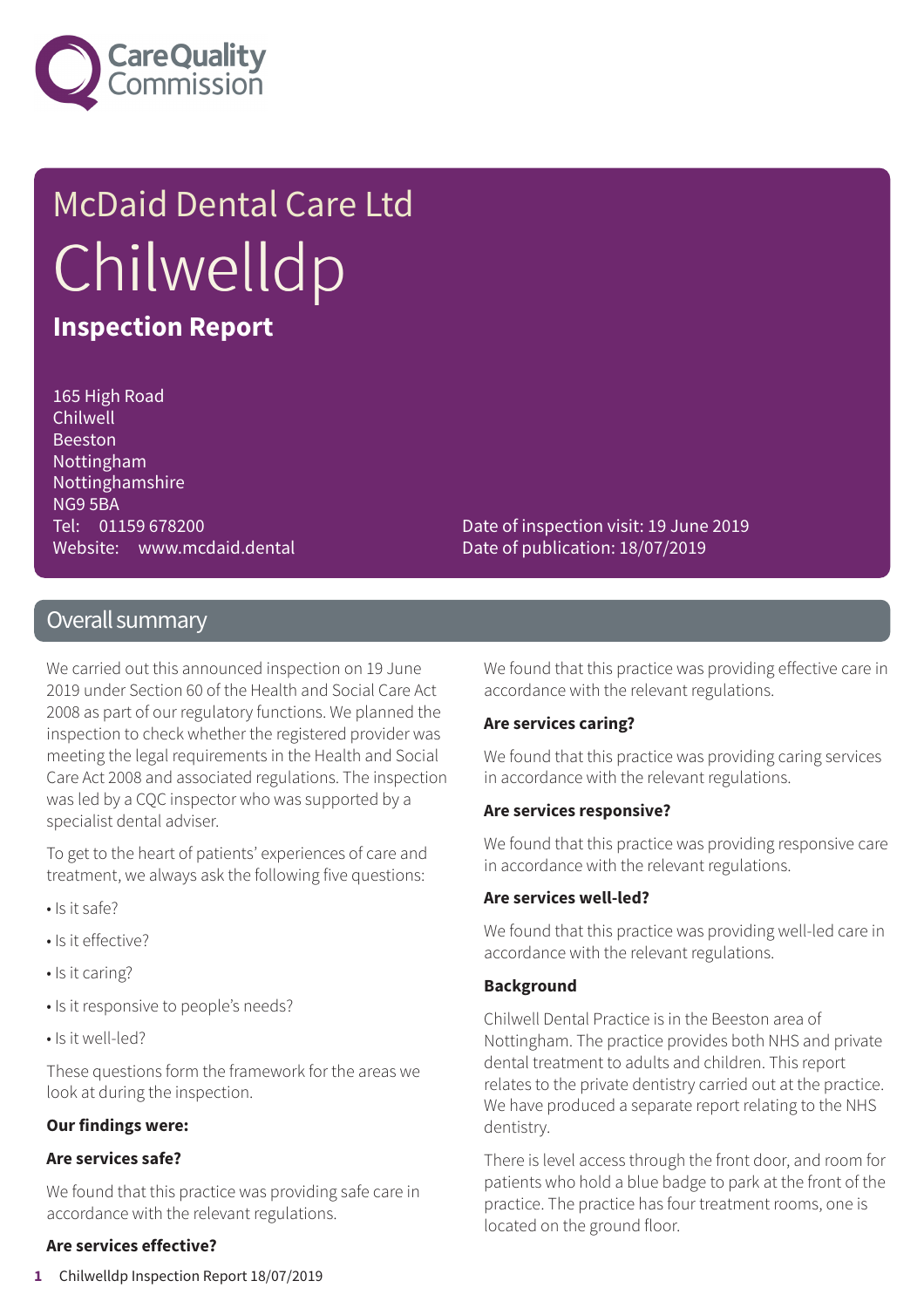## Summary of findings

The dental team includes four dentists, one dental hygiene therapist, seven dental nurses, including three trainee dental nurses and the practice manager, two patient co-ordinators and one practice support manager.

The practice is owned by a limited company and as a condition of registration must have a person registered with the Care Quality Commission as the registered manager. Registered managers have legal responsibility for meeting the requirements in the Health and Social Care Act 2008 and associated regulations about how the practice is run. The registered manager at Chilwell Dental Practice is the principal dentist.

On the day of inspection, we collected 20 CQC comment cards filled in by patients and spoke with two others in the practice.

During the inspection we spoke with three dentists, the hygiene therapist and four dental nurses including the practice manager. We looked at practice policies and procedures and other records about how the service is managed.

The practice is open: Monday: from 8.30am to 6pm, Tuesday: from 8.30am to 7pm, Wednesday: from 8.30am to 6pm, Thursday: from 8.30am to 7pm, Friday: from 8.30am to 6pm and Saturday: by appointment.

#### **Our key findings were:**

• The practice appeared clean and well maintained.

- The provider had infection control procedures which reflected published guidance.
- Staff knew how to deal with emergencies. Appropriate medicines and life-saving equipment were available.
- The practice had systems to help them manage risk to patients and staff.
- The provider had suitable safeguarding processes and staff knew their responsibilities for safeguarding vulnerable adults and children.
- The provider had the staff recruitment information required by the Regulations.
- The clinical staff provided patients' care and treatment in line with current guidelines.
- Staff treated patients with dignity and respect and took care to protect their privacy and personal information.
- Staff were providing preventive care and supporting patients to ensure better oral health.
- The appointment system took account of patients' needs.
- Staff felt involved and supported and worked well as a team.
- The provider asked staff and patients for feedback about the services they provided.
- The provider dealt with complaints positively and efficiently.
- The provider had suitable information governance arrangements.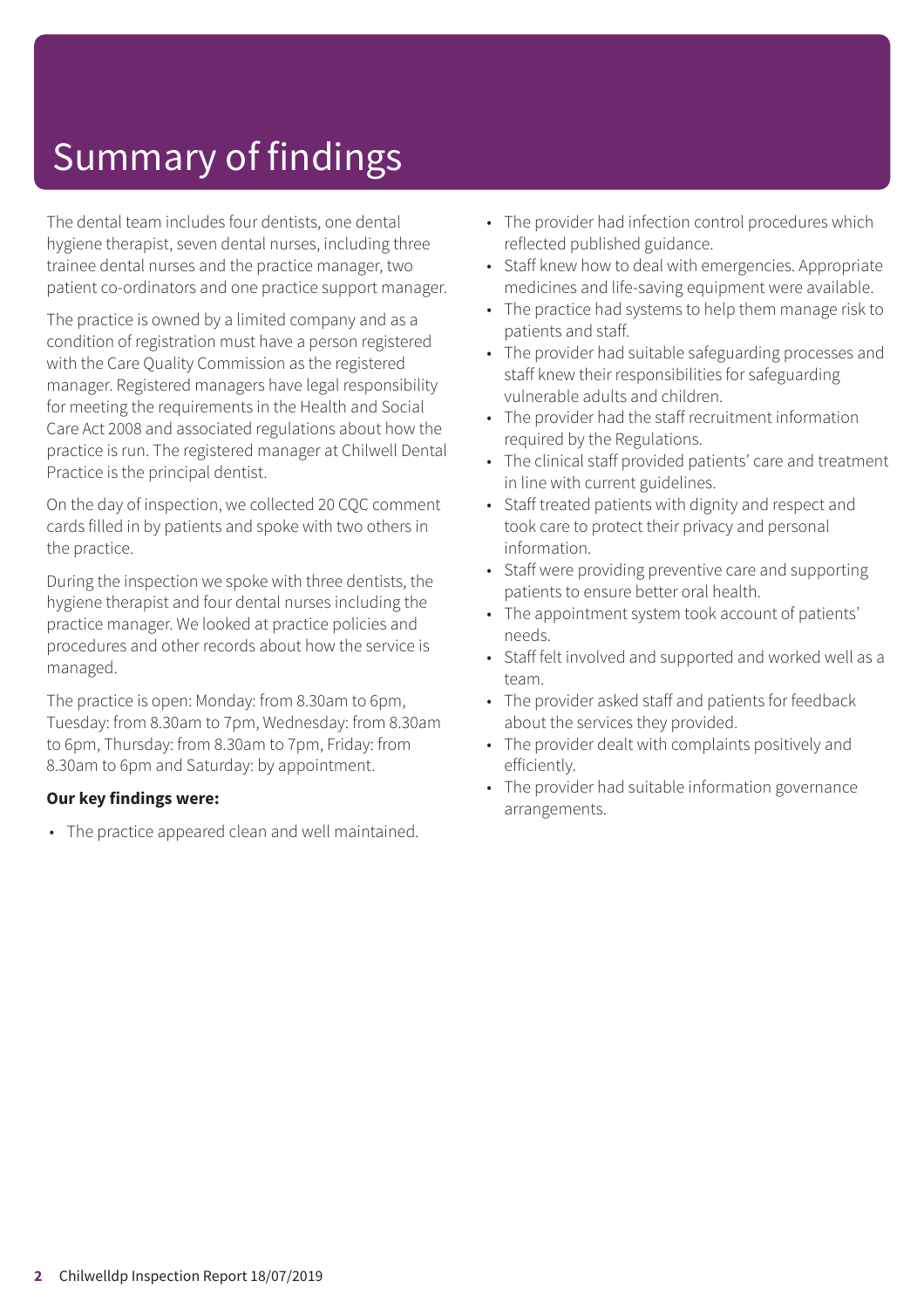### The five questions we ask about services and what we found

We always ask the following five questions of services.

### **Are services safe?**

| Are services safe?<br>We found that this practice was providing safe care in accordance with the relevant regulations.                                                                                                                                                                                                                                                                                                                                                             | <b>No action</b> |  |
|------------------------------------------------------------------------------------------------------------------------------------------------------------------------------------------------------------------------------------------------------------------------------------------------------------------------------------------------------------------------------------------------------------------------------------------------------------------------------------|------------------|--|
| The practice had systems and processes to provide safe care and treatment. They used learning<br>from incidents and complaints to help them improve.                                                                                                                                                                                                                                                                                                                               |                  |  |
| Staff received training in safeguarding people and knew how to recognise the signs of abuse and<br>how to report concerns.                                                                                                                                                                                                                                                                                                                                                         |                  |  |
| Staff were qualified for their roles and the practice completed most of the essential recruitment<br>checks.                                                                                                                                                                                                                                                                                                                                                                       |                  |  |
| Premises and equipment were clean and properly maintained. The practice followed national<br>guidance for cleaning, sterilising and storing dental instruments.                                                                                                                                                                                                                                                                                                                    |                  |  |
| The practice had suitable arrangements for dealing with medical and other emergencies.                                                                                                                                                                                                                                                                                                                                                                                             |                  |  |
| <b>Are services effective?</b><br>We found that this practice was providing effective care in accordance with the relevant<br>regulations.                                                                                                                                                                                                                                                                                                                                         | <b>No action</b> |  |
| The dentists assessed patients' needs and provided care and treatment in line with recognised<br>guidance. Patients described the treatment they received as excellent, professional and<br>reassuring. The dentists discussed treatment with patients, so they could give informed consent<br>and recorded this in their records.                                                                                                                                                 |                  |  |
| The practice had clear arrangements when patients needed to be referred to other dental or<br>health care professionals.                                                                                                                                                                                                                                                                                                                                                           |                  |  |
| The provider supported staff to complete training relevant to their roles and had systems to help<br>them monitor this.                                                                                                                                                                                                                                                                                                                                                            |                  |  |
| <b>Are services caring?</b><br>We found that this practice was providing caring services in accordance with the relevant<br>regulations.                                                                                                                                                                                                                                                                                                                                           | <b>No action</b> |  |
| We received feedback about the practice from 22 people. Patients were positive about all<br>aspects of the service the practice provided. They told us staff were friendly, kind and gentle.<br>They said that they were treated with the utmost respect, had options clearly explained and felt<br>supported. Patients said their dentist listened to them. Patients commented that they made<br>them feel at ease, especially when they were anxious about visiting the dentist. |                  |  |
| We saw that staff protected patients' privacy and were aware of the importance of<br>confidentiality. Patients said staff treated them with dignity and respect.                                                                                                                                                                                                                                                                                                                   |                  |  |
| Are services responsive to people's needs?<br>We found that this practice was providing responsive care in accordance with the relevant<br>regulations.                                                                                                                                                                                                                                                                                                                            | <b>No action</b> |  |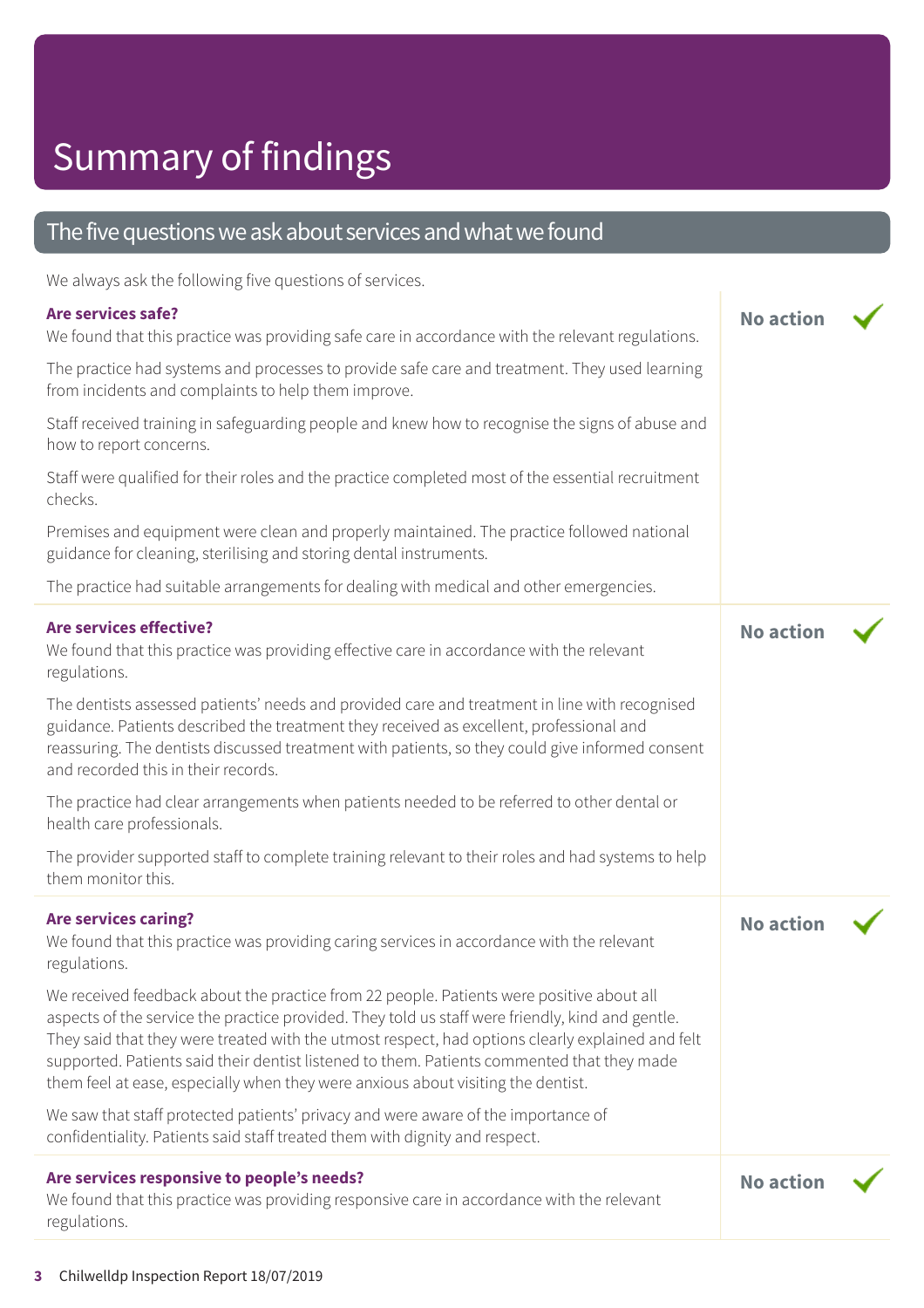## Summary of findings

| The practice's appointment system took account of patients' needs. Patients could get an<br>appointment quickly if in pain.                                                                                                                                                                       |                  |  |
|---------------------------------------------------------------------------------------------------------------------------------------------------------------------------------------------------------------------------------------------------------------------------------------------------|------------------|--|
| Staff considered patients' different needs. This included providing facilities for patients with a<br>disability and families with children. The practice had access to a translation and interpreting<br>service.                                                                                |                  |  |
| The practice took patients views seriously. They valued compliments from patients and<br>responded to concerns and complaints quickly and constructively.                                                                                                                                         |                  |  |
| Are services well-led?<br>We found that this practice was providing well-led care in accordance with the relevant<br>regulations.                                                                                                                                                                 | <b>No action</b> |  |
| The practice had arrangements to ensure the smooth running of the service. These included<br>systems for the practice team to discuss the quality and safety of the care and treatment<br>provided. There was a clearly defined management structure and staff felt supported and<br>appreciated. |                  |  |
| The practice team kept complete patient dental care records which were, clearly written or<br>typed and stored securely.                                                                                                                                                                          |                  |  |
| The provider monitored clinical and non-clinical areas of their work to help them improve and<br>learn. This included asking for and listening to the views of patients and staff.                                                                                                                |                  |  |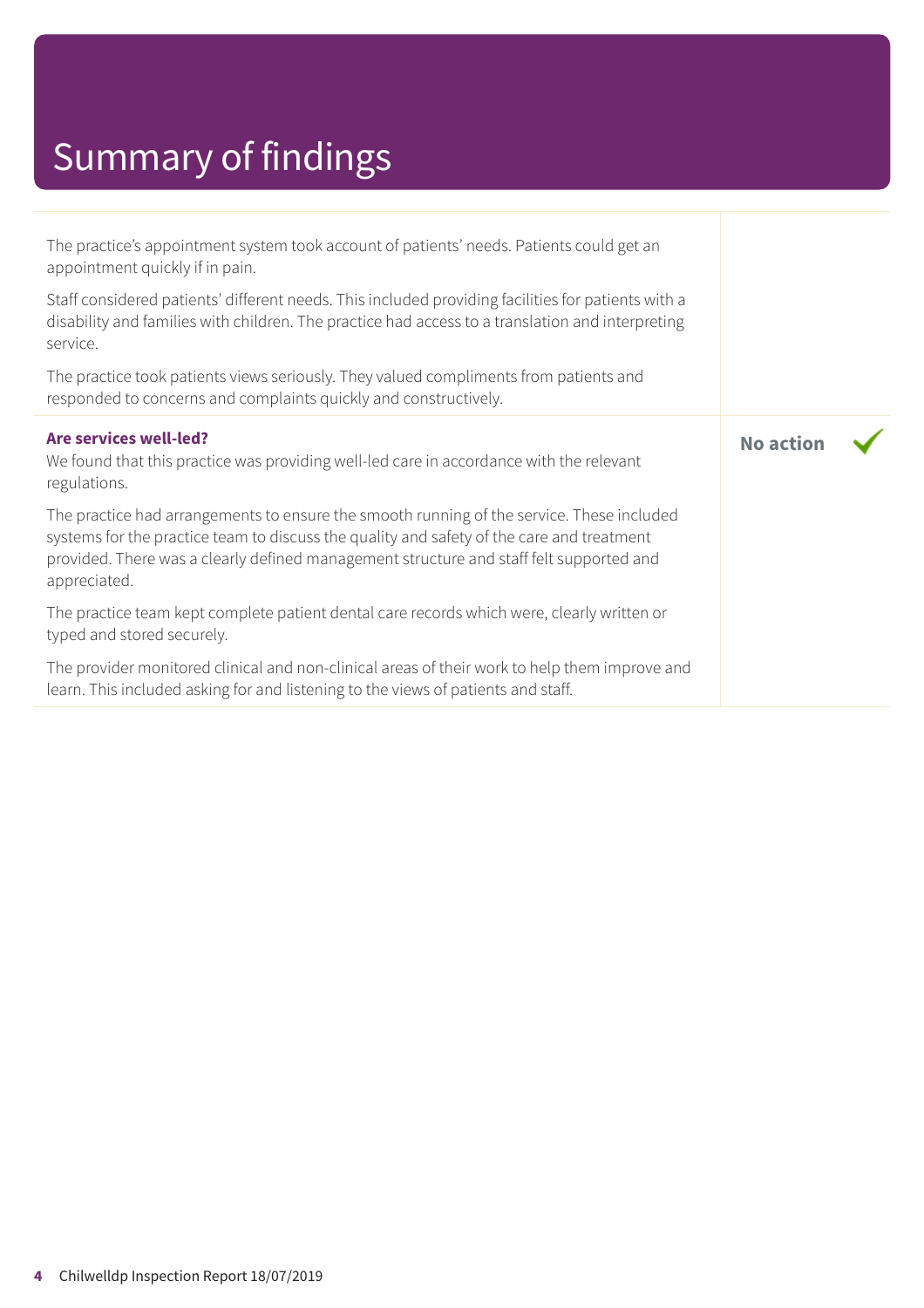### Are services safe?

### **Our findings**

#### **Safety systems and processes, including staff recruitment, equipment and premises and radiography (X-rays)**

The practice had clear systems to keep patients safe.

Staff knew their responsibilities if they had concerns about the safety of children, young people and adults who were vulnerable due to their circumstances. The practice had safeguarding policies and procedures to provide staff with information about identifying, reporting and dealing with suspected abuse. We saw evidence that staff received safeguarding training. Staff knew about the signs and symptoms of abuse and neglect and how to report concerns, including notification to the CQC. There was a designated lead person for safeguarding alerts within the practice. They had completed safeguarding training to a higher level.

The practice had a system to highlight vulnerable patients on records for example, children with child protection plans, adults where there were safeguarding concerns, people with a learning disability or a mental health condition, or who require other support such as with mobility or communication. We saw examples of how this information was recorded within dental care records.

The practice had a whistleblowing policy. Staff felt confident they could raise concerns without fear of recrimination.

The dentists used dental dams in line with guidance from the British Endodontic Society when providing root canal treatment.

The provider had a business continuity plan describing how they would deal with events that could disrupt the normal running of the practice.

The practice had a recruitment policy and procedure to help them employ suitable staff. These reflected the relevant legislation. We looked at five staff recruitment records. The files contained the information required by the Health and Social Care Act 2008 (Regulated Activities) Regulations 2014.

We noted that clinical staff were qualified and registered with the General Dental Council (GDC) and had professional indemnity cover.

Records showed that fire detection equipment, such as smoke detectors and emergency lighting, was regularly tested and firefighting equipment, such as fire extinguishers, was regularly serviced. A fire risk assessment had been completed by an external company and reviewed internally in June 2018.

The practice had suitable arrangements to ensure the safety of the X-ray equipment. They met current radiation regulations and had the required information in their radiation protection file. The practice had suitable arrangements to ensure the safety of the X-ray equipment. They met current radiation regulations and had the required information in their radiation protection file. The provider had registered with the Health and Safety Executive in line with changes to legislation relating to radiography. Local rules for the X-ray unit were available in line with the current regulations. The provider used digital X-rays and had rectangular collimation fitted to the X-ray units to enhance patient safety.

We saw evidence that the dentist justified, graded and reported on the radiographs they took. There were radiography audits to demonstrate the dentists were evaluating their X-rays and were looking to make improvements.

Clinical staff completed continuing professional development (CPD) in respect of dental radiography.

#### **Risks to patients**

There were systems to assess, monitor and manage risks to patient safety.

The practice's health and safety policies, procedures and risk assessments were reviewed regularly to help manage potential risk. The practice had current employer's liability insurance.

We looked at the practice's arrangements for safe dental care and treatment. The staff followed relevant safety regulation when using needles and other sharp dental items.

The provider had a system in place to ensure clinical staff had received appropriate vaccinations, including the vaccination to protect them against the Hepatitis B virus, and that the effectiveness of the vaccination was checked.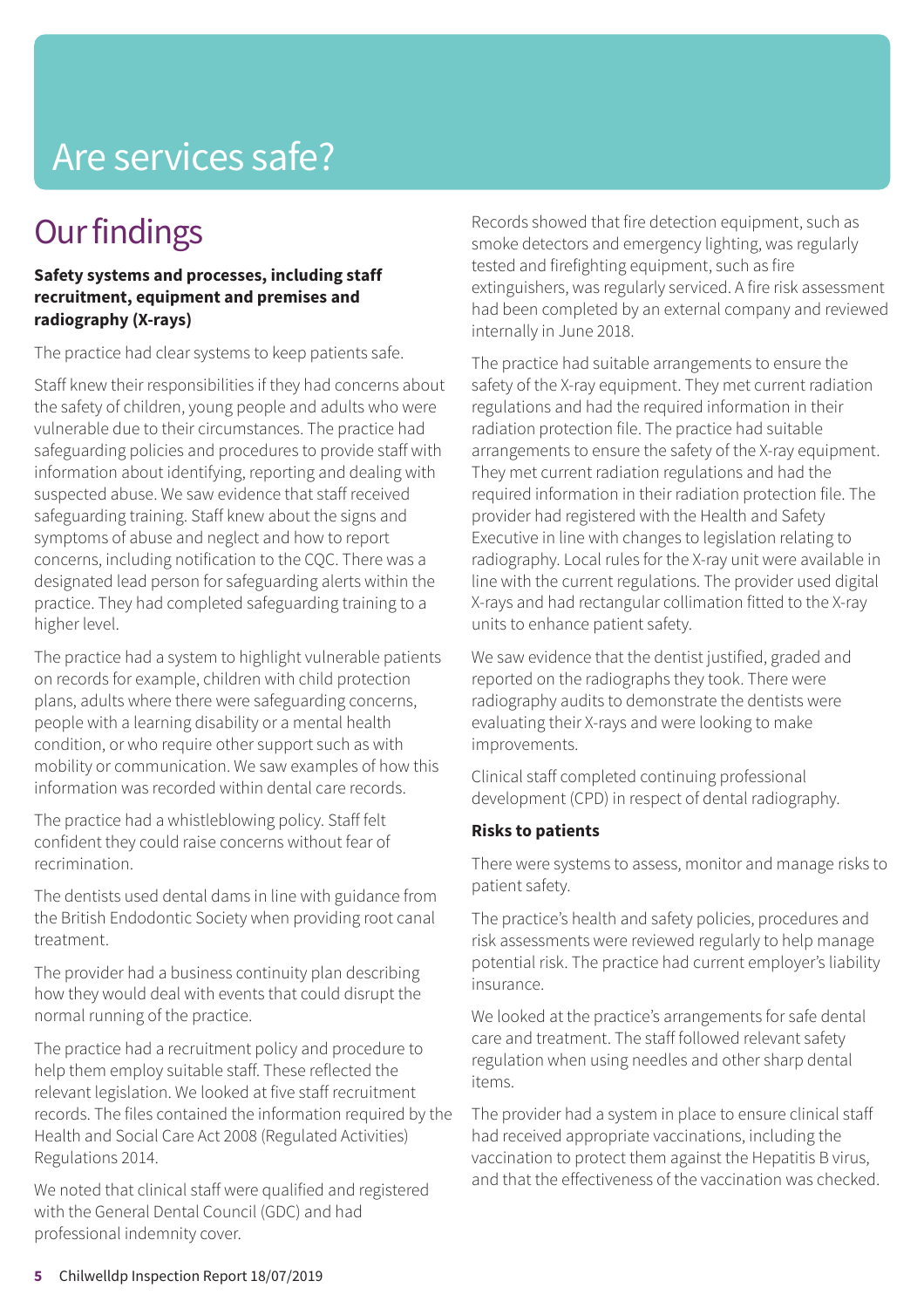### Are services safe?

Staff knew how to respond to a medical emergency and completed training in emergency resuscitation and basic life support every year.

Emergency equipment and medicines were available as described in recognised guidance. Staff kept records of their checks to make sure these were available, within their expiry date, and in working order. We noted the paediatric self-inflating bag did not have any child size masks available. The practice manager ordered these during the inspection and provided evidence to the Care Quality Commission when they had arrived.

A dental nurse worked with the dentists when they treated patients in line with GDC Standards for the Dental Team.

The provider had suitable risk assessments to minimise the risk that can be caused from substances that are hazardous to health.

The practice had an infection prevention and control policy and procedures. They followed guidance in The Health Technical Memorandum 01-05: Decontamination in primary care dental practices (HTM01-05) published by the Department of Health and Social Care. Staff completed infection prevention and control training and received updates as required.

There was a lead for infection control as recommended by the published guidance. The lead had undertaken infection control training in line with their continuing professional development.

The practice had suitable arrangements for transporting, cleaning, checking, sterilising and storing instruments in line with HTM01-05. The records showed equipment used by staff for cleaning and sterilising instruments were validated, maintained and used in line with the manufacturers' guidance.

The practice had systems in place to ensure that any work was disinfected prior to being sent to a dental laboratory and before treatment was completed.

The provider had procedures to reduce the possibility of Legionella or other bacteria developing in the water systems, in line with a risk assessment. The risk assessment had been reviewed by an external company in June 2017.

We saw cleaning schedules for the premises. The practice was visibly clean when we inspected.

The practice had policies and procedures in place to ensure clinical waste was segregated and stored appropriately and securely in line with guidance.

The practice carried out infection prevention and control audits twice a year. When necessary an action plan had been produced. The latest audit showed the practice was meeting the required standards.

#### **Information to deliver safe care and treatment**

Staff had the information they needed to deliver safe care and treatment to patients.

We discussed with the dentist how information to deliver safe care and treatment was handled and recorded. We looked at a sample of dental care records to confirm our findings and noted that individual records were written and managed in a way that kept patients safe. Dental care records we saw were complete, legible, were kept securely and complied with General Data Protection Regulation (GDPR) requirements.

Patients updated their medical histories in the surgery and these were scanned directly into the electronic dental care records.

Patient referrals to other service providers contained specific information which allowed appropriate and timely referrals in line with practice protocols and current guidance.

#### **Safe and appropriate use of medicines**

The practice had reliable systems for appropriate and safe handling of medicines.

There was a suitable stock control system of medicines which were held on site. This ensured that medicines did not pass their expiry date and enough medicines were available if required. Systems within the practice ensured medicines were used safely and were secure.

The practice kept a log of prescriptions that had been issued to monitor their security and use. The practice kept a log of unused prescription pads held on the premises.

The dentists were aware of current guidance with regards to prescribing medicines.

Antimicrobial prescribing audits were completed annually, as identified in current guidance.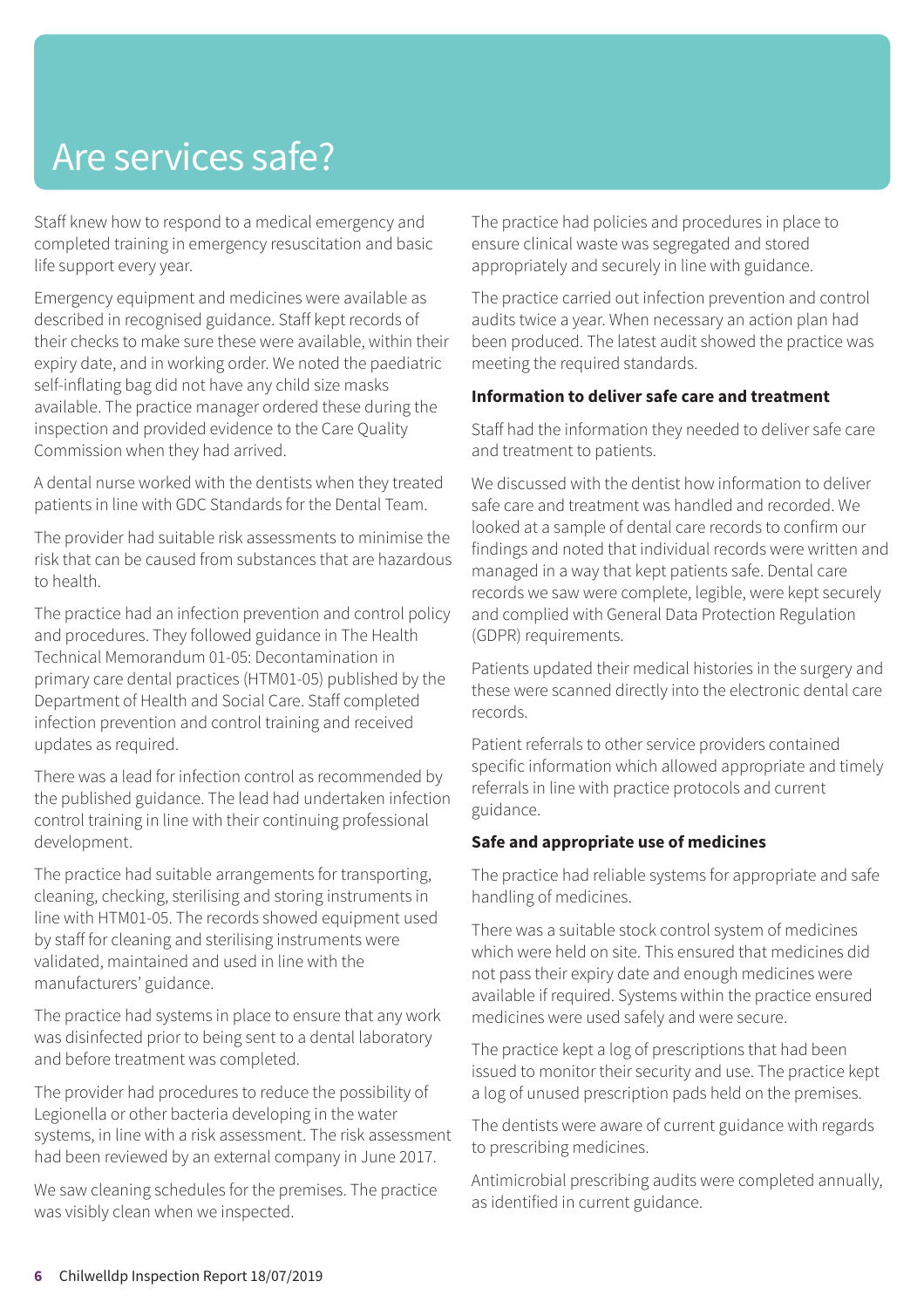## Are services safe?

#### **Track record on safety and lessons learned and improvements**

The practice had a good safety record.

There were comprehensive risk assessments in relation to safety issues. The practice monitored and reviewed incidents. This helped it to understand risks and gave a clear, accurate and current picture that led to safety improvements.

In the 12 months up to this inspection there had been three accidents recorded. We saw that accidents had been investigated, documented and discussed with the rest of the dental team to prevent such occurrences happening

again. There was a system for recording and analysing critical incidents, and the records showed critical incidents were a standing item on the monthly team meeting agenda.

There were adequate systems for reviewing and investigating when things went wrong. The practice learned, and shared lessons identified themes and acted to improve safety in the practice.

There was a system for receiving and acting on safety alerts. The practice learned from external safety events as well as patient and medicine safety alerts. We saw they were shared with the team when they were received and reviewed on a monthly basis at team meetings and acted upon if required.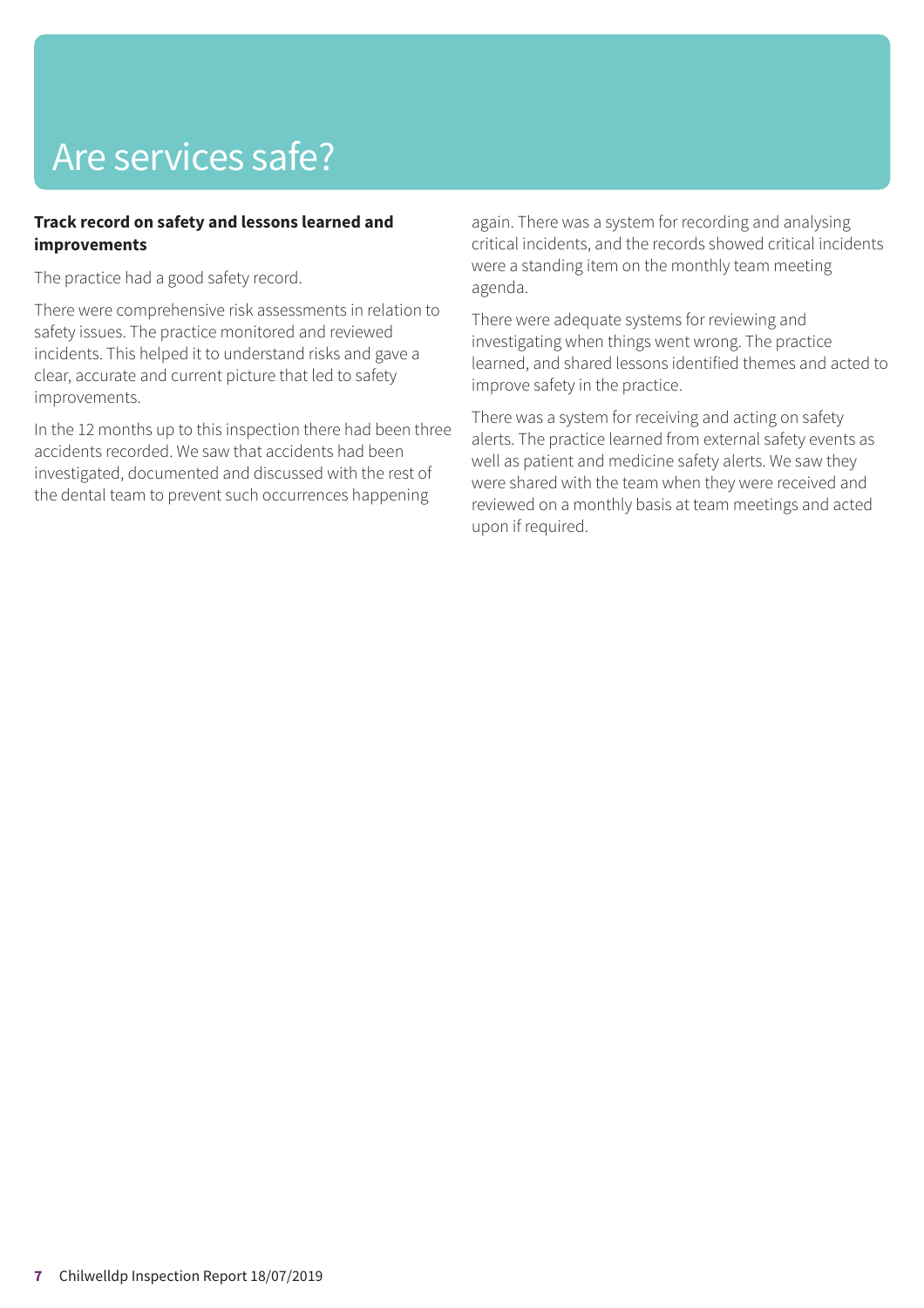## Are services effective?

(for example, treatment is effective)

### **Our findings**

#### **Effective needs assessment, care and treatment**

The practice had systems to keep dental practitioners up to date with current evidence-based practice. We saw that clinicians assessed needs and delivered care and treatment in line with current legislation, standards and guidance supported by clear clinical pathways and protocols.

The staff were involved in quality improvement initiatives including peer review as part of their approach in providing high quality care.

The practice had access to equipment such as microscopes, intra-oral cameras, digital cameras and digital X-rays to enhance the delivery of care.

The staff were involved in quality improvement initiatives including peer review as part of their approach in providing high quality care.

#### **Helping patients to live healthier lives**

The practice was providing preventive care and supporting patients to ensure better oral health in line with the Delivering Better Oral Health toolkit.

The dentist told us that where applicable they discussed smoking, alcohol consumption and diet with patients during appointments. The practice provided health promotion leaflets to help patients with their oral health. We saw evidence of these discussions in dental care records. A television in the waiting rooms provided positive oral health messages.

The dentists prescribed high concentration fluoride toothpaste if a patient's risk of tooth decay indicated this would help them. They used fluoride varnish for children and adults based on an assessment of the risk of tooth decay.

The practice was aware of national oral health campaigns and local schemes available in supporting patients to live healthier lives. For example, local stop smoking services. They directed patients to these schemes when necessary.

The dentists described to us the procedures they used to improve the outcomes for patients with gum disease. This involved providing patients preventative advice, taking plaque and gum bleeding scores and recording detailed

charts of the patient's gum condition. Patients with more severe gum disease were recalled at more frequent intervals for review and to reinforce home care preventative advice.

#### **Consent to care and treatment**

The practice obtained consent to care and treatment in line with legislation and guidance. The practice team understood the importance of obtaining and recording patients' consent to treatment. The dentists gave patients information about treatment options and the risks and benefits of these, so they could make informed decisions. Patients confirmed their dentist listened to them and gave them clear information about their treatment.

Following this inspection, the practice reviewed their consent policy. The updated comprehensive consent policy included information about the Mental Capacity Act (MCA) 2005. The consent policy outlined the principles which underpinned the MCA and defined best interest decisions. The team understood their responsibilities under the act when treating adults who may not be able to make informed decisions. The policy contained information on Gillick competence, by which a child under the age of 16 years of age may give consent for themselves.

Staff described how they involved patients' relatives or carers when appropriate and made sure they had enough time to explain treatment options clearly.

#### **Monitoring care and treatment**

The practice kept detailed dental care records containing information about the patients' current dental needs, past treatment and medical histories. The dentist assessed patients' treatment needs in line with recognised guidance. The relevant information was recorded in a detailed and clear manner and was easily accessible for clinical staff.

We saw that dental care records had been audited and improvements had been identified and actioned.

#### **Effective staffing**

Staff had the skills, knowledge and experience to carry out their roles.

Staff new to the practice had a period of induction based on a structured induction programme. We confirmed clinical staff completed the continuing professional development required for their registration with the General Dental Council.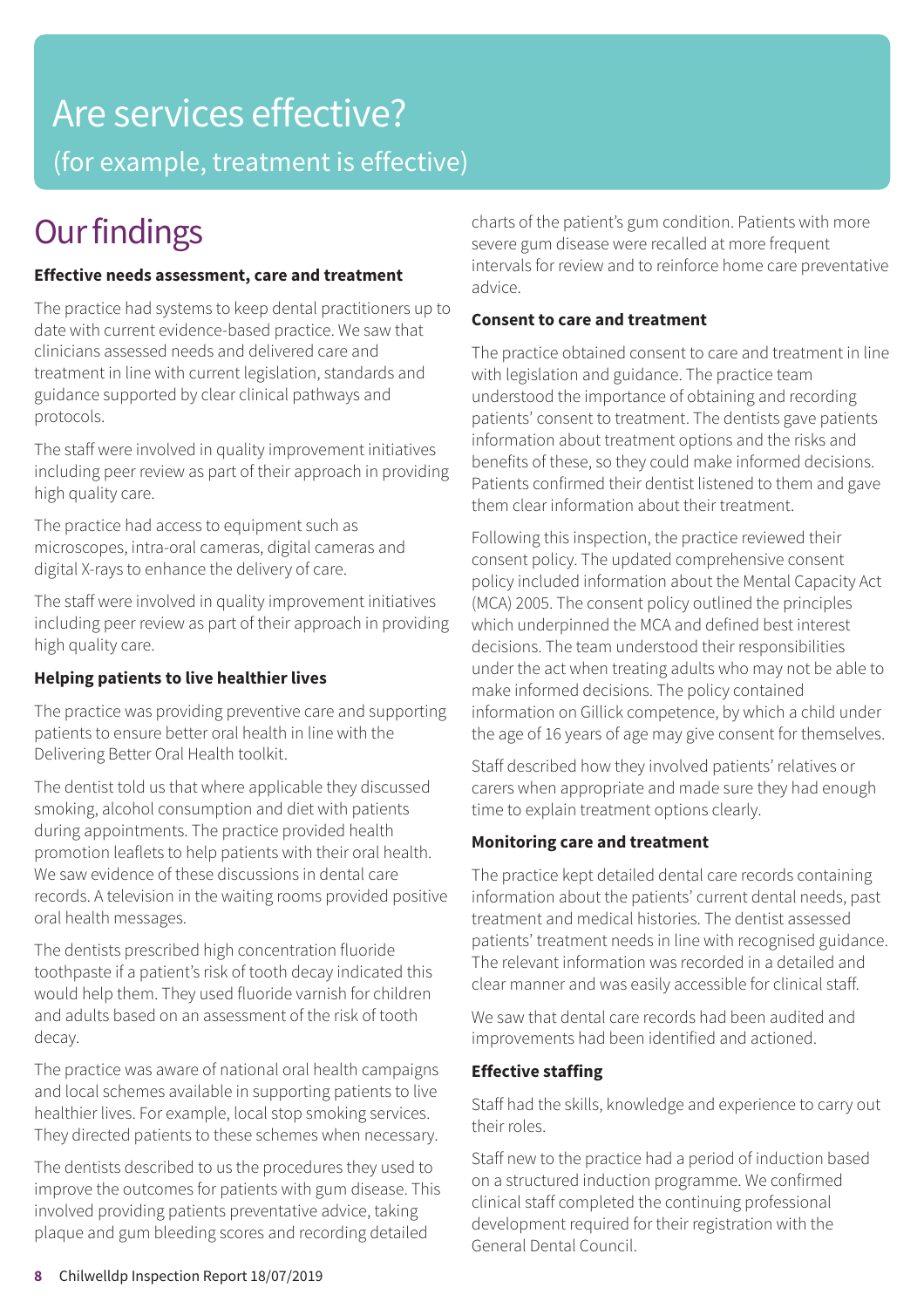# Are services effective?

### (for example, treatment is effective)

Records showed all staff had received an annual appraisal and completed personal development plans where appropriate.

#### **Co-ordinating care and treatment**

Staff worked together and with other health and social care professionals to deliver effective care and treatment.

The dentists confirmed they referred patients to a range of specialists in primary and secondary care if they needed treatment the practice did not provide.

The practice had systems to identify, manage, follow up and where required refer patients for specialist care when presenting with dental infections. Staff were aware of the risks associated with sepsis. The practice had raised awareness with staff through training and there was a practice statement on sepsis in the infection control policy.

The practice also had systems for referring patients with suspected oral cancer under the national two weeks wait arrangements. This was initiated by NICE in 2005 to help make sure patients were seen quickly by a specialist.

The practice monitored referrals through an electronic referral and tracking system to make sure they were dealt with promptly.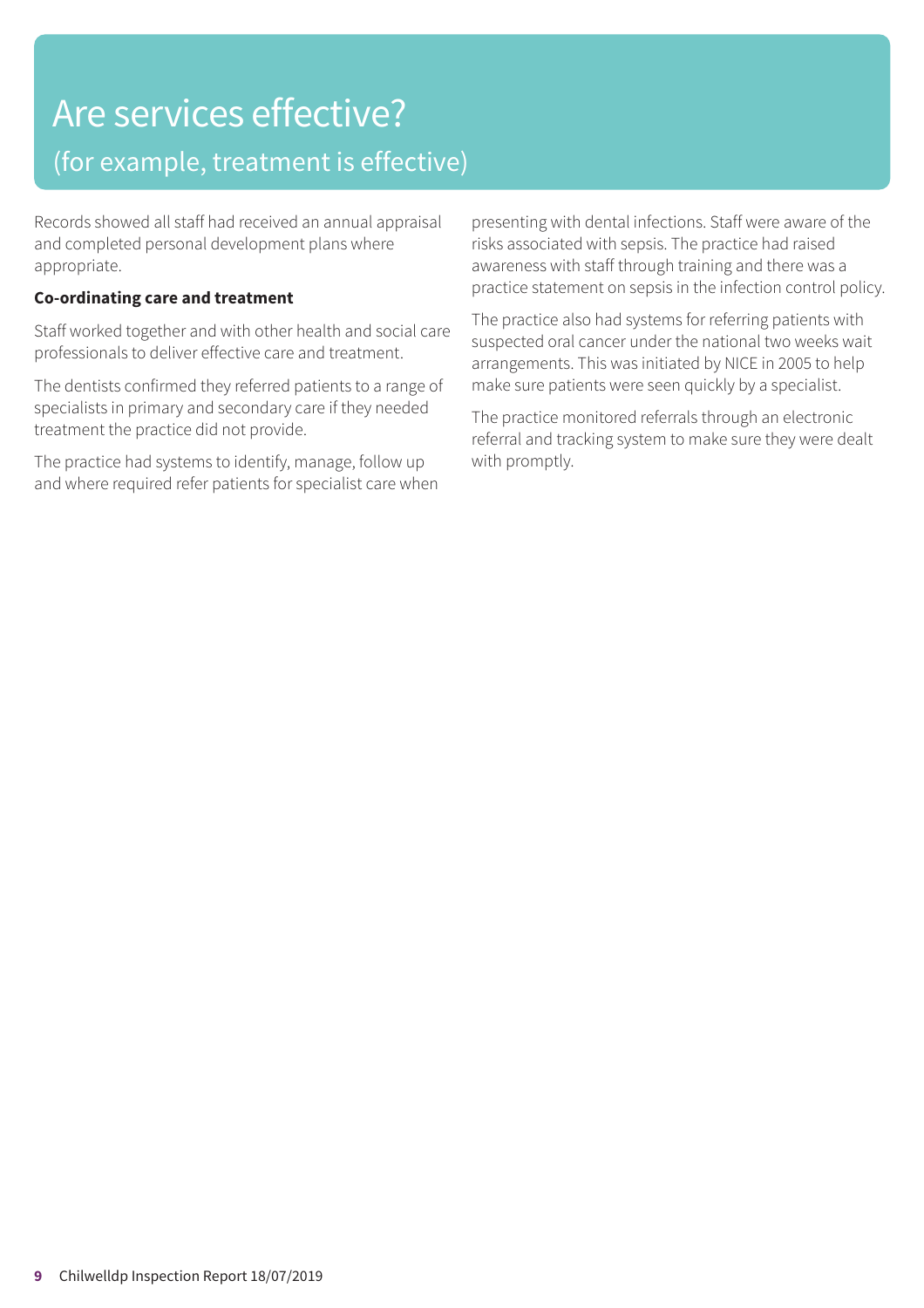## Are services caring?

### **Our findings**

#### **Kindness, respect and compassion**

Staff treated patients with kindness, respect and compassion

Staff were aware of their responsibility to respect people's diversity and human rights.

Patients commented positively that staff were friendly, kind and gentle. We saw that staff treated patients with the utmost respect, had options clearly explained and felt supported. Staff were friendly towards patients at the reception desk and over the telephone.

Patients told us staff were kind and helpful when they were in pain, distress or discomfort.

The costs for private dental treatments were on display in the practice.

#### **Privacy and dignity**

The practice respected and promoted patients' privacy and dignity.

Staff were aware of the importance of privacy and confidentiality. The layout of reception and waiting areas provided privacy when reception staff were dealing with patients. Staff told us that if a patient asked for more privacy they would take them into a private room next to reception. The reception computer screens were not visible to patients and staff did not leave patients' personal information where other patients might see it.

Staff password protected patients' electronic care records and backed these up to secure storage. They stored paper records securely.

#### **Involving people in decisions about care and treatment**

Staff helped patients to be involved in decisions about their care and were aware of the requirements under the Equality Act.

• The practice had access to an Interpreting service, who could provide both face to face and telephone translations. There were staff at the practice who could speak and understand Spanish, Portuguese, Polish and German if required.

The most recent patient satisfaction survey had been completed during May 2019 and June 2019. 60 patients had responded and this generated both positive feedback and some action points for the practice. Feedback for patients following the survey was displayed in the waiting rooms.

• Staff communicated with patients in a way that they could understand, for example, communication aids were available.

The practice gave patients clear information to help them make informed choices. Patients confirmed that staff listened to them, did not rush them and discussed options for treatment with them. A dentist described the conversations they had with patients to satisfy themselves they understood their treatment options.

The practice's information leaflets provided patients with information about the range of treatments available at the practice.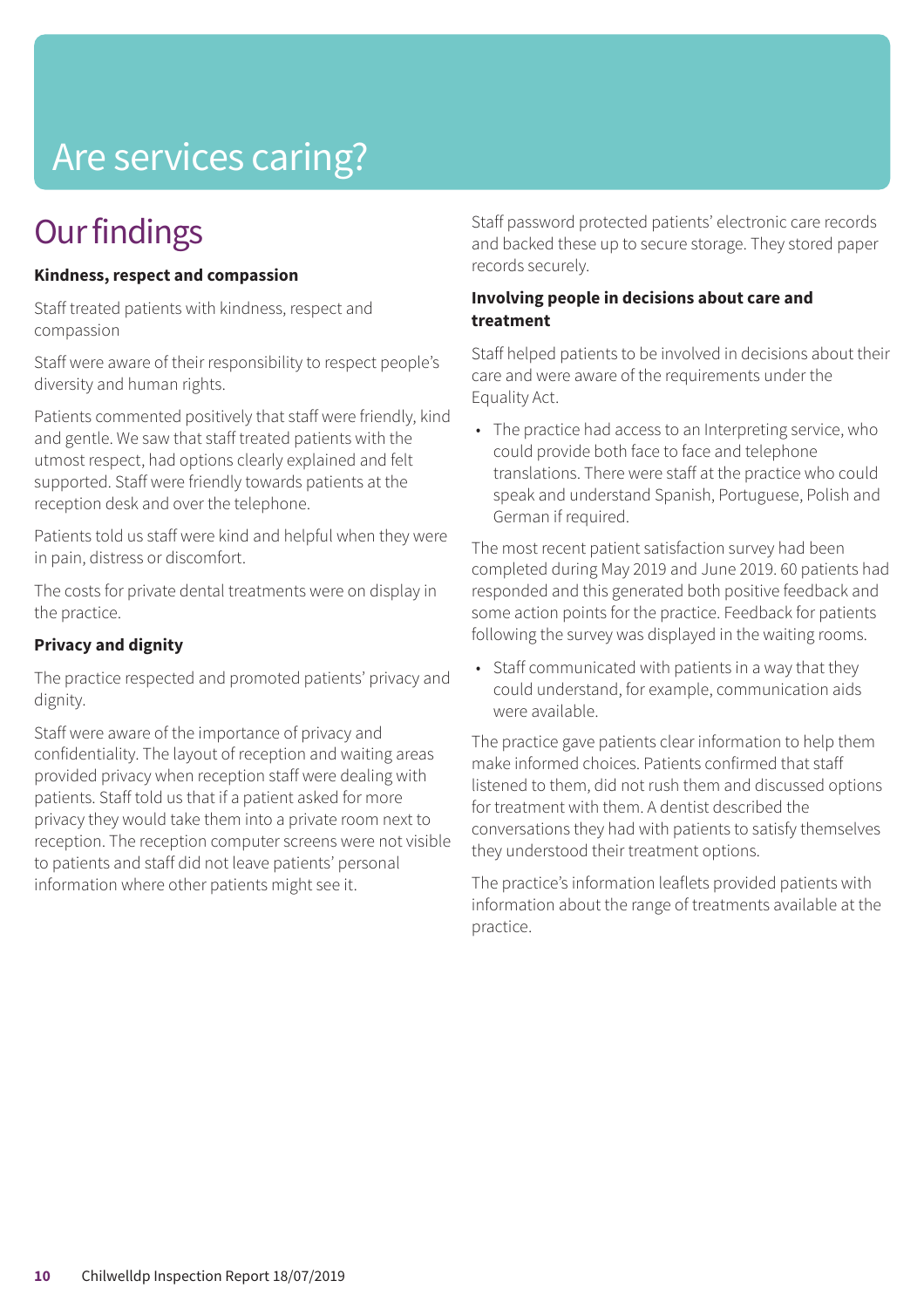### Are services responsive to people's needs? (for example, to feedback?)

### **Our findings**

#### **Responding to and meeting people's needs**

The practice organised and delivered services to meet patients' needs. It took account of patient needs and preferences.

Staff were clear on the importance of emotional support needed by patients when delivering care.

Patients described high levels of satisfaction with the responsive service provided by the practice.

The practice had some patients for whom they needed to make adjustments to enable them to receive treatment. These included having an induction hearing loop, ground floor adapted toilet and a ground floor treatment room available.

The practice had considered the needs of children and infants. There were baby changing facilities available and a step for young children to use the toilet.

Staff sent text messages to remind patients who had agreed to receive them when they had an appointment.

#### **Timely access to services**

Patients could access care and treatment from the practice within an acceptable timescale for their needs.

The practice displayed its opening hours in the premises and included it in their practice information leaflet.

The practice had an efficient appointment system to respond to patients' needs. The practice had emergency appointments for patients who were in pain or who telephoned in an emergency. Patients told us they had enough time during their appointment and did not feel rushed. Appointments ran smoothly on the day of the inspection and patients were not kept waiting.

If patients required emergency out-of-hours treatment, they could ring the practice telephone number for advice on how to proceed.

The information leaflet provided telephone numbers for patients needing emergency dental treatment during the working day and when the practice was not open. Patients confirmed they could make routine and emergency appointments easily and were rarely kept waiting for their appointment.

#### **Listening and learning from concerns and complaints**

The practice took complaints and concerns seriously and responded to them appropriately to improve the quality of care.

The practice had a policy providing guidance to staff on how to handle a complaint. This was displayed within the practice for the benefit of patients. The practice information leaflet explained how to make a complaint. The practice manager was responsible for dealing with these. Staff told us they would tell the practice manager about any formal or informal comments or concerns straight away so patients received a quick response.

The practice manager told us they aimed to settle complaints in-house and invited patients to speak with them in person to discuss these. Information was available about organisations patients could contact if not satisfied with the way the practice dealt with their concerns.

We looked at comments, compliments and complaints the practice received in the year up to this inspection. The practice had received two formal complaints during that year. The records showed that the practice had followed their complaints policy when dealing with complaints.